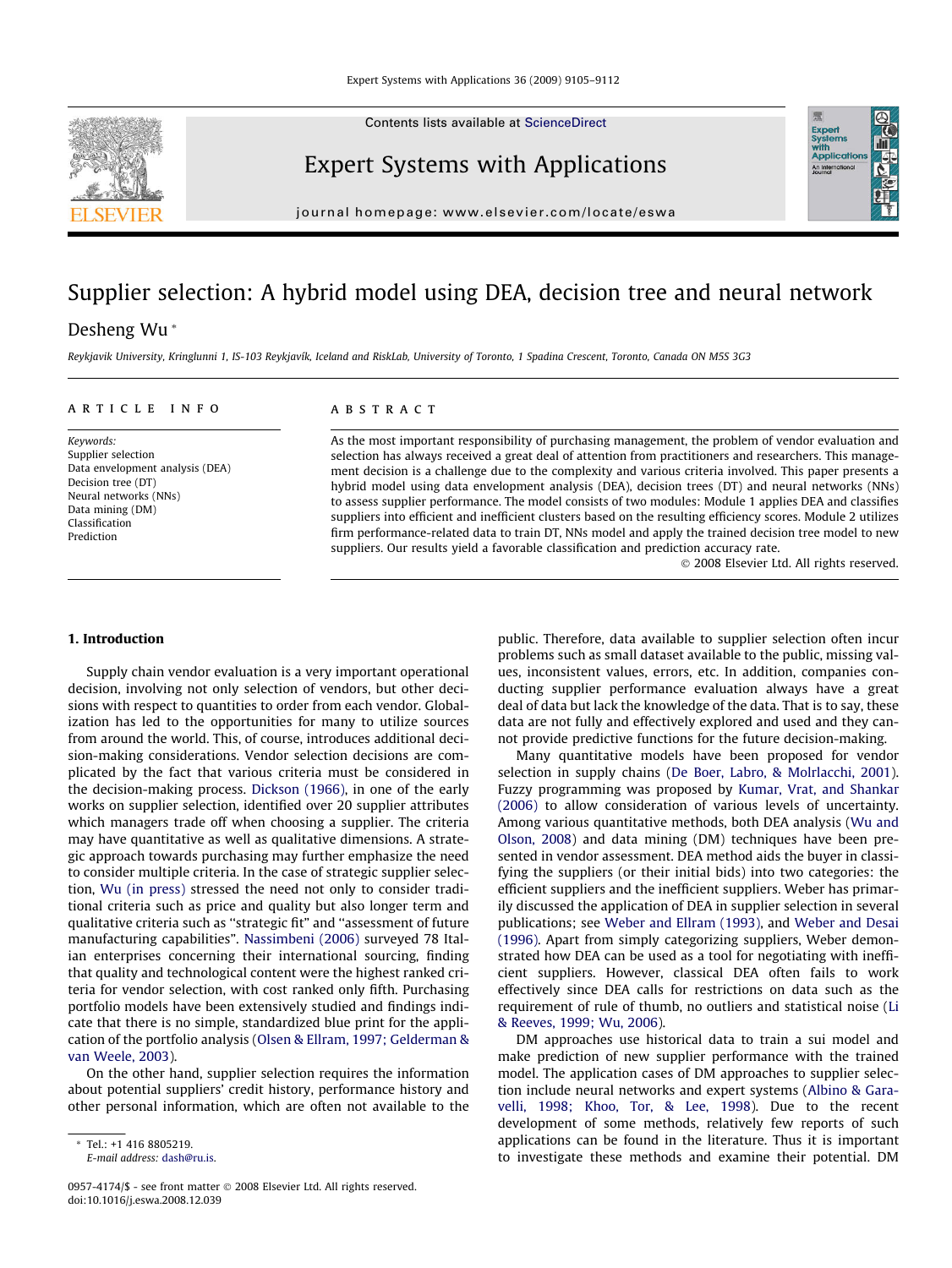approaches such as decision trees (DT) and neural networks (NNs) provide good tools to approximate numerous nonparametric and nonlinear problems as well as qualitative data. The main advantage of DM algorithms involves: handling of qualitative attributes; flexibility in dealing with missing information; exploitation of large data sets for model development goal by efficient computation procedures and derivation of easily understandable classification models (classification rules or trees). The main disadvantage of using DM is that most DM techniques requires the known value of the target. In the supplier selection problem, we do not know the actual class of the supplier. This can be accomplished by DEA where efficient and inefficient signals are provided to classify all suppliers.

This paper presents a hybrid model to assess supplier performance using data envelopment analysis (DEA), decision trees (DT) and neural networks (NNs). The model consists of two modules: Module 1 applies DEA and classifies suppliers into efficient and inefficient clusters based on the resulting efficiency scores. Module 2 utilizes firm performance-related data to train DT, NNs model and apply the trained decision tree model to new suppliers. Our results yield a favorable classification and prediction accuracy rate. Moreover, to our knowledge, there is no work to analyze the supplier selection problem by jointly using DEA and DM approaches. It is very attractive to use DEA and DM approaches to develop an integrated model, which exhibits the advantages of both DEA and DM approaches. This route has been proved effective in our previous work in the field of efficiency analysis of financial entities ([Wu, Yang, & Liang, 2006](#page--1-0); [Wu, 2006\)](#page--1-0). [De Boer et al.](#page--1-0) [\(2001\)](#page--1-0) argues that not all methods are equally useful in every possible purchasing situation. Our demonstration shows a purchasing situation where purchasing information is characterized with small dataset, qualitative data, and missing values.

We begin in the following section with the proposed methodology. Section 2 provides the models and methodology utilized in this paper. Section [3](#page--1-0) gives the DEA/DM results and further discussion. Section [4](#page--1-0) discusses handling of qualitative data and missing data. Finally, our conclusions are presented in Section [5](#page--1-0).

#### 2. Models and methodology

The model can function as a classification model or a regression model, based on the problem taken into account. For either the classification model or the regression model, it generally consists of two modules. Module 1 applies DEA to calculate the DEA score given to each supplier. If classification of suppliers is of interest, the calculated DEA scores are used to derive the class for each supplier, typically classified as efficient and inefficient clusters. Module 2 utilizes supplier performance-related data to train decision tree or numeral network model and apply the trained models to new suppliers.

#### 2.1. DEA supplier selection model

Data envelopment analysis (DEA) is a nonparametric programming approach for evaluating the relative efficiency of DMUs with performance characterized by multiple attributes. DEA supplier selection models have been presented by [Kleinsorge, Schary, and](#page--1-0) [Tanner \(1992\), Weber and Desai \(1996\), Liu, Ding, and Lall](#page--1-0) [\(2000\),](#page--1-0) and [Wu and Olson \(2008\)](#page--1-0). Considered game theoretic models for negoations in vendor selection, citing the closeness of his approach to DEA. Listed no fewer than 14 different methodologies over the period 1969 through 2003 (including multiple criteria methods and DEA). [Wu and Olson \(2008\)](#page--1-0) consider uncertainty in vendor selection and compares stochastic DEA and stochastic dominance.

DEA is based on the 'efficiency' analysis of alternative suppliers. The suppliers are evaluated on benefit criteria (outputs) and cost criteria (inputs). Supplier efficiency is defined as the ratio of the weighted sum of its outputs (i.e. the performance of the supplier) to the weighted sum of its inputs (i.e. the costs of using the supplier). We present DEA basics in the Appendix. Assume that there are *n* suppliers indexed by  $j(j = 1, 2, ..., n)$  to be evaluated. The *j*th supplier, i.e.,  $S_i$  has m different inputs  $x_{ij}$  and s different outputs  $y_{ri}$ . Let the observed input and output vectors of  $S_i$  be  $X_j =$  $(x_{1j}, x_{2j}, \ldots, x_{mj})^T > 0$ ,  $j = 1, 2, \ldots, n$ , and  $Y_j = (y_{1j}, y_{2j}, \ldots, y_{sj})^T > 0$ , respectively. The relative efficiency of  $S_i$  is calculated as

$$
S_j = \frac{\sum_{r=1}^{s} u_r y_{kj}}{\sum_{i=1}^{m} v_i x_{ij}} = \frac{U^T Y_j}{V^T X_j}, \ j = 1, 2, \dots, n,
$$

where  $V = (v_1, v_2, ..., v_m)^T$  and  $U = (u_1, u_2, ..., u_s)^T$  are input and output weight vectors, respectively. The calculation of the relative efficiency of  $S_i$  can be accomplished by solving a set of linear programming (see the Appendix) [Wu \(2009\).](#page--1-0)

#### 2.2. Decision tree and neural network models

A decision tree is a graphical representation of a procedure for classifying or evaluating an alternative of interest. By graphical representation, they clearly show how to reach a decision, and they are able to construct automatically from labeled instances. Two well-known programs for constructing decision trees are C4.5 ([Quinlan, 1993\)](#page--1-0) and CART (classification and regression tree) [\(Brei](#page--1-0)[man, Friedman, Olshen, & Stone, 1984](#page--1-0)).

A decision tree is typically constructed recursively in a topdown manner ([Friedman, 1977\)](#page--1-0). If a set of labeled instances is sufficiently pure, then the tree is a leaf, with the assigned label being that of the most frequently occurring class in that set. Otherwise, a test is constructed and placed into an internal node that constitutes the tree so far. The test defines a partition of the instances according to the outcome of the test as applied to each instance. A branch is created for each block of the partition, and for each block, a decision tree is constructed recursively.

Neural networks provide a new way for feature extraction (using hidden layers) and classification (e.g. multilayer perceptrons). In addition, existing feature extraction and classification algorithms can also be mapped into neural network architectures for efficient (hardware) implementation. For classification or prediction, backpropagation neural network (BPNN) is the most widely used neural network technique ([Liang and Wu, 2005\)](#page--1-0). This algorithm is adopted in this study.

#### 2.3. Hybrid conceptual model

[Fig. 1](#page--1-0) depicts the conceptual model for supplier selection using DEA, DT and NNs. As mentioned before, the hybrid model can function as both a classification model and a regression model. For either the classification model or the regression model, it generally consists of two modules. Module 1 applies two-stage DEA and classifies suppliers into efficient and inefficient clusters based on the computed efficiency scores. Module 2 is a classification or regression module based on the decision tree or the neural network, which utilizes supplier performance-related data to train decision tree or the neural network model and apply the trained classifier or predictor to new suppliers. Qualitative variables and missing values can be introduced and handled by the tree or the neural network model, as argued in previous sub-section. In Module 2 in the figure, the goal is to address the classification or the regression problem, which involves the development of a relationship (e.g. a function or a rule) between the classes and the criteria. To develop such a functional relationship, it is usually required that the classification error rate or prediction errors between the priori efficiency